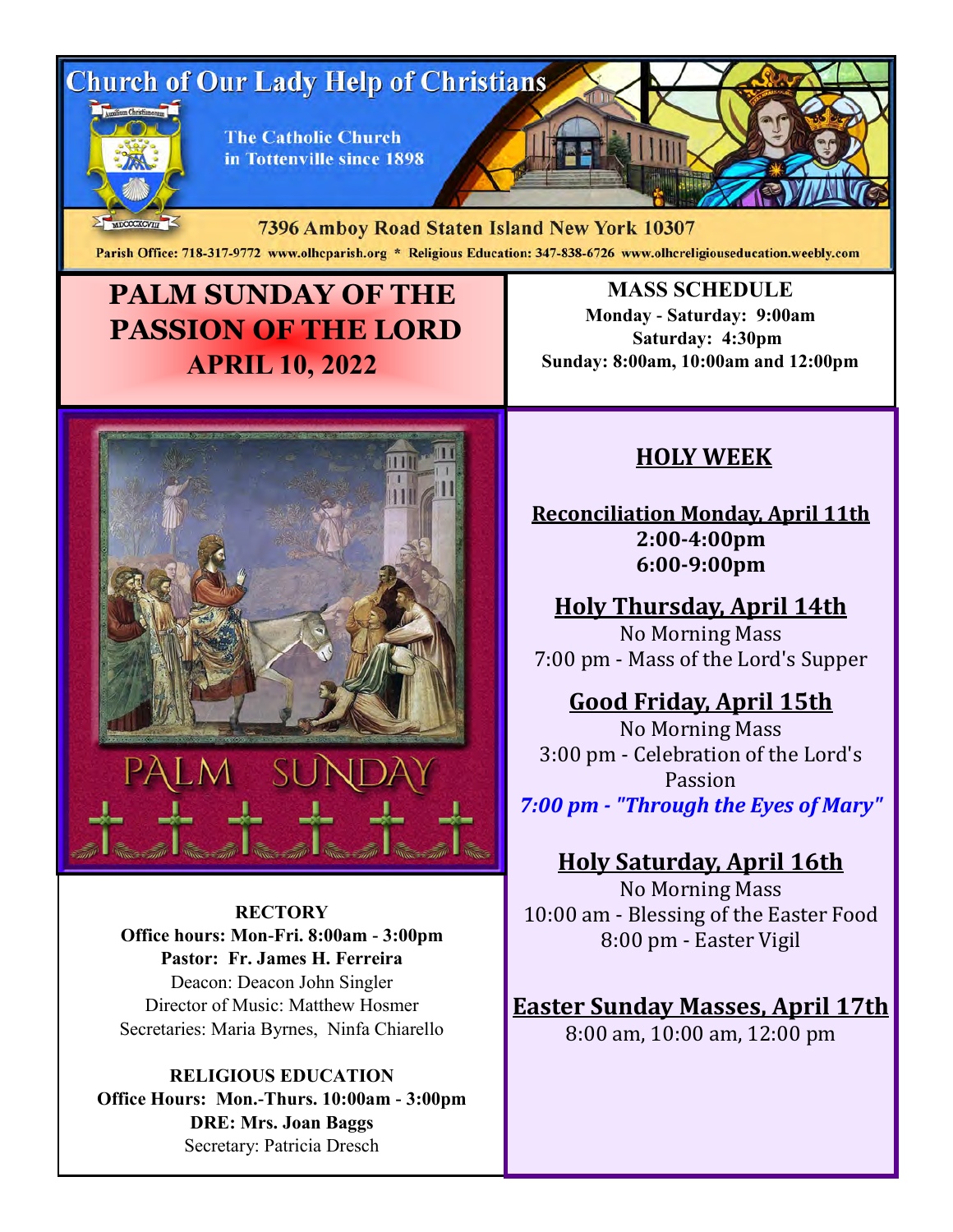|                                      | <b>SIXTH SUNDAY OF LENT APRIL 10, 2022 PG. 2</b>                                                              |                                                                                           |
|--------------------------------------|---------------------------------------------------------------------------------------------------------------|-------------------------------------------------------------------------------------------|
| <b>WEEKLY MASS INTENTIONS</b>        |                                                                                                               | <b>MEMORIAL OFFERINGS</b>                                                                 |
|                                      | SATURDAY, APRIL 9, 2022                                                                                       | Week of April 9, 2022<br><b>Bread and Wine</b>                                            |
| 9:00am:                              | <b>Maureen Elkins</b><br>Requested by Your Loving Mother                                                      | <b>The Krempasky Family</b><br>Req. By Mary & Howard Lurker                               |
| 4:30pm:                              | <b>Ann Kovach</b><br>Requested by Jaclyn Lurker                                                               | <b>Sanctuary Lamp</b>                                                                     |
| PALM SUNDAY, APRIL 10, 2022          |                                                                                                               | <b>The People of our Parish</b>                                                           |
| 8:00am:                              | <b>Bill Eisengrein</b><br>Requested by Betty Eisengrein                                                       | <b>Altar Candles</b><br><b>The People of our Parish</b>                                   |
| 10:00am:                             | <b>Joan Croteau</b><br>Requested by Colleen & James Meehan                                                    |                                                                                           |
| 12:00pm:                             | <b>The People of our Parish</b>                                                                               | <b>NO FLOWERS DURING LENT</b>                                                             |
| MONDAY, APRIL 11, 2022               |                                                                                                               | <b>WEEKLY SACRIFICIAL</b><br><b>OFFERINGS:</b>                                            |
| 9:00am:                              | Giuseppa Geloso<br>Requested by Your Loving Husband                                                           | 4/2 AND 4/3: \$8,014.<br>WHICH INCLUDES PARISH PAY                                        |
| 6:00pm:                              | <b>Rosary to Our Lady of Fatima</b>                                                                           | THANK YOU FOR YOUR SUPPORT.<br>PLEASE NOTE:                                               |
| TUESDAY, APRIL 12, 2022              |                                                                                                               | YOU CAN SUBMIT YOUR WEEKLY<br><b>CONTRIBUTIONS BY</b>                                     |
| 9:00am:                              | <b>Philip Weber</b><br>Requested by The Weber Family                                                          | CONNECTING TO WESHARE AT<br>olhcparish.churchgiving.com<br>or call 1-877-316-0260         |
| <b>WEDNESDAY, APRIL 13, 2022</b>     |                                                                                                               | OR DROP OFF YOUR ENVELOPES IN THE<br>RECTORY MAILBOX.                                     |
| 9:00am:                              | <b>Vincent &amp; Frances Pizzuto</b><br>Requested by Your Loving Family                                       | <b>Crossroad Collection</b><br><b>Every 4th Sunday after all Masses</b>                   |
|                                      | HOLY THURSDAY, APRIL 14, 2022                                                                                 | <b>50/50 Club</b><br>\$5.00 Donation You can't win it if you're<br>not in it!             |
| 7:00pm:                              | <i><b>*No Morning Mass</b></i><br><b>Mass of the Lord's Supper</b>                                            | <b>First Friday</b>                                                                       |
| <b>GOOD FRIDAY, APRIL 15, 2022</b>   |                                                                                                               | Mass at 9:00 am<br><b>Adoration/Benediction at 9:30am</b>                                 |
| 3:00 <sub>pm</sub><br>7:00pm:        | <i><b>*No Morning Mass</b></i><br><b>Celebration of the Lord's Passion</b><br><b>Through The Eyes Of Mary</b> | <b>Recitation of the Rosary</b><br>Daily after the 9am Mass                               |
| <b>HOLY SATURDAY, APRIL 16, 2022</b> |                                                                                                               | <b>Rosary to Our Lady of Fatima</b><br>The 13th of every month 6:00 pm                    |
| 10:00am:<br>8:00pm:                  | <i><b>*No Morning Mass</b></i><br>Blessing of the Easter Food<br><b>Easter Vigil</b>                          | <b>St. Edward's Food Pantry</b><br>6581 Hyland Boulevard SINY<br>1st Weekend of the Month |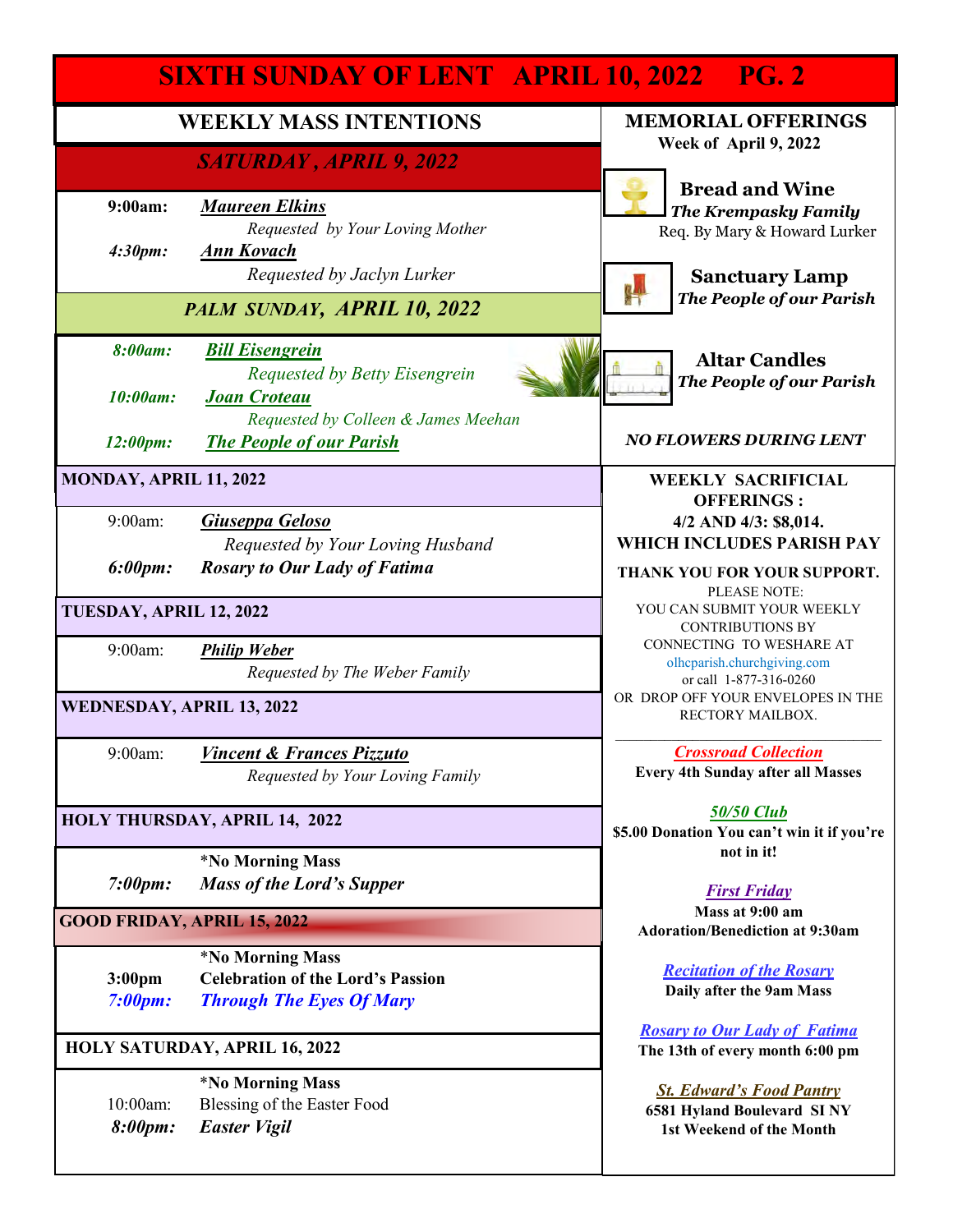

## *Palms*

9:00am: *Concetta DiCesare, Lidia and Domenico Olivo Since we are talking about sacramentals, liturgical rubrics, and Catholic customs, on Palm Sunday we should discuss Palms briefly. Blessed Palms are given out on Palm Sunday, the first day of Holy Week, to commemorate the day Jesus entered Jerusalem in triumph the week of his passion. We remember that he came into the city on a donkey and the people spread their cloaks and laid Palm branches to carpet his path. They shouted "Hosanna to the son of David." The Palms remind us of Jesus's passion and his victory over sin and death. Those shouting Hosanna had no idea in what form Christ's victory would take, but God inspired them to proclaim the joy of the fulfillment of God's promises. When we receive the blessed Palm we usually bring it home and place it near our crucifixes. Many people make crosses out of the Palm, which is an acceptable practice. My parents used to talk about Palm Sunday as a time when people gave Palm to each other as a sign of reconciliation over some fight they were having. Also many families get together and celebrate, which is very appropriate. By receiving the Palm and hearing the passion, we are reminded that only through the cross of Christ do we have victory. We are in a spiritual war that has been won by Christ and we are invited to share in that victory through the way we live our lives.*

*Blessed Palm Sunday to you all. Fr. James Ferreira Our Lady Help of Christians Church, Pastor*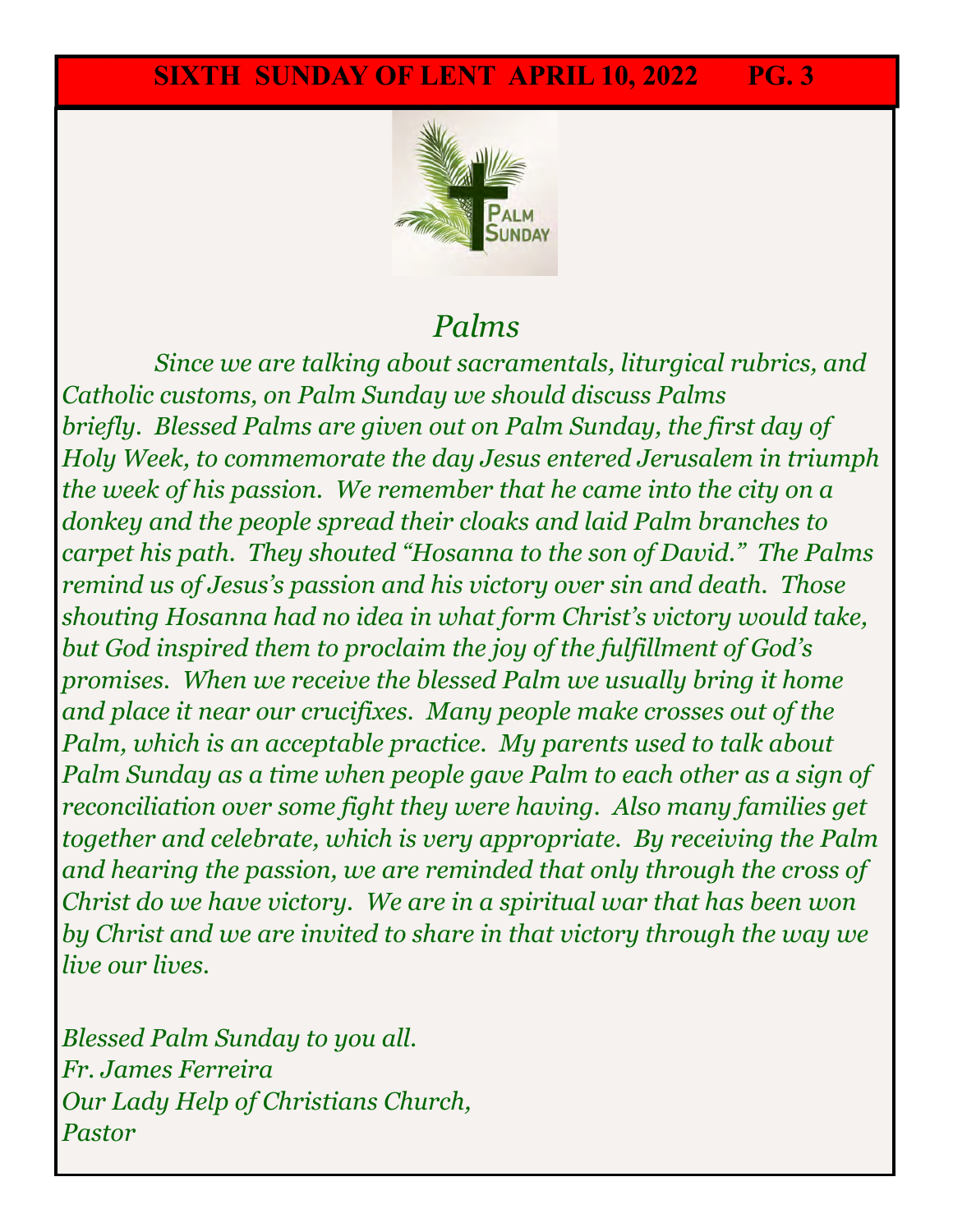### **SIXTH SUNDAY OF LENT APRIL 10, 2022 PG. 4**



*Let us pray for all the deceased of the Parish* 

#### **PLEASE PRAY FOR OUR SERVICE MEN AND WOMEN**



*ANDREW S. ASWARD SC STEVEN DENOBLE AFGHANISTAN PAUL ALBANESE ROMANIA BRIAN P. FLEMING KUWAIT DIANA ALBANESE WASH. STATE MASON MORGANTE NC DAVID BAGGS NY CODY ROBSINSON NC THOMAS BROWN AFGHANISTAN SHAWN ROBINSON WA MICHAEL DEDDO, III ALASKA* 

#### **PLEASE PRAY FOR THE PEOPLE OF OUR**  Skip Fiore **PARISH Please let the rectory know if you would like to remove anyone from this sick list.**

**Thank you \_\_\_\_\_\_\_\_\_\_\_\_\_\_\_\_\_**

Alexander Angelo Alberga Robert Alongi Anna Ambrosole Jake Aspinall Aubrey Roseann Brock Joseph Burzo Stephen Cacase Patricia Calabrese Theresa Cardinale Salvatore Cortes Carmela Luca Carsen Dennis Castelli Mike Chadwick Stacey Cohen Sylvia Cohen Sharonlee D. Joseph D'Angelo Daniel Danny Elvira DeLuzio Ellen Derowki Andrew DiLorenzo John Dilgen Barbara Doty Marie Dunigan Dennis Emperor Nicolette Falzone Maryann Fazio Joe Ferrari

Ramona Fogelstrom Nancy Flynn Emilyrose Gagliardi George Gina Laura Grzeskowiak Kian Griffiths Debra Houshmondrad Thomas Jacob Jeremy Kathy Robert Kilsby Thomas Kilgannon Nancy King Gianna Kovacs Rafael Laskowski Maria LaSorsa Ginnie Ledwon Flora Lucchese Ralph Lucchese Joseph Liotine Anthony Lodareo Scuoto Maisco Ed Malley Matthew Maureen G. Ken McCall Joseph Mariconda Peter Marsh Patty McNichol Vincent Merola Franco Migliorini Roberta Miro Peter Monfasani Joan Orena Linda Palermo SPC Sean Pesce Raymond Perry, Jr. Robert Robin Rodolfo

Frances Rotunno Philip Russo Edward Svennigsen Jordan S. Patricia Savino Stephanie Christopher Seiler Stacey Strongarone Gladys Tanecredi Tara Justin Too Carl Termine, Jr. Aiden Truscelli Annette VanTine Wayne Kathy Whitehurst Joseph Yasso

 *Our Lady Help of Christians welcomes all newly baptized to your new Parish Family especially CHRISTOPHER JOSEPH D'AMBROSI*O



### **2022 EASTER OUTREACH**

**On Saturday, April 16th we will distribute the ingredients for an Easter Meal for those in need. WHERE: OLHC AMBOY ROAD PARKING LOT**

> **WHEN: SATURDAY APRIL 16TH after the 9:00am Mass**

> > **EASTER MEAL ITEMS**

**Bags or cans of rice, Bags or cans of all types of beans.**

**Bags of fresh fruit-apples, oranges, bananas, etc. Fresh sweet potatoes/potatoes/onions/peppers Juice-canned or juice boxes-No Glass Bottles, Waters**

**Desserts-prepackages desserts, pies, cupcakes, cookies.** 

**Bags of rolls or bread (nothing refrigerated) Paper Goods-Plates, utensils, napkins The Meat portion of this meal is being donated by Project Hospitality.** 

**Please contact the rectory if you would like to volunteer with distribution/delivery. Thank you for your continued support.** 



 **Please join us after the 10:00am Mass** 

 **for pictures with the Easter Bunny!**

All Parish children are invited. Each child will receive a treat!! Pictures will be taken in front of the Rectory. In case of rain, this will take place in the gym.

**All proceeds to benefit those affected by the War in Ukraine.**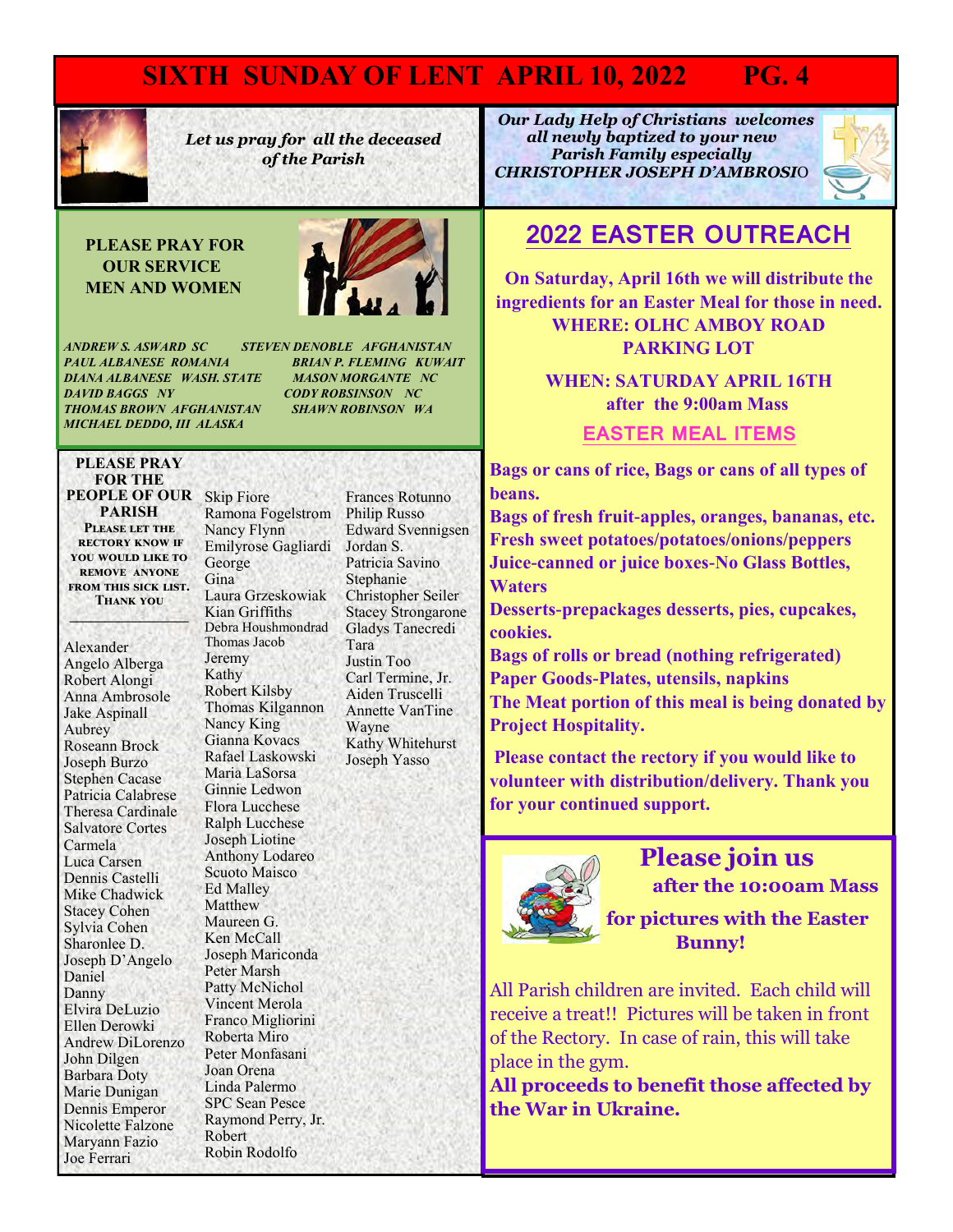### **SIXTH SUNDAY OF LENT APRIL 10, 2022 PG. 5**

#### **RESPECT LIFE NEW**S

 A Big thank you to our parish from Crossroad Foundation. We are sending the March donation of \$576 to the center for women in crisis pregnancy.

Mar 22nd the 40 Days for Life saw a baby saved from abortion at SIUH. Three prayer warriors from St. Joseph-St. Mary Immaculate parish on S.I. were able to help a woman to change her mind. God is working miracles through our prayers and our presence there. Pray to end abortion.

#### **CHURCH NEWS/PARISH NEWS Good Friday, April 15th**



#### **Lenten Concert –7:00PM in the Church Through the Eyes of Mary**

**This is an opportunity to experience the Stations of the Cross through musical meditation. This is one of the largest events in the parish calendar and a lot of care and consideration goes into the music selections each year. Experience the unique beauty of a men's choir and join us on our journey to the cross. This year the Eyes of Mary features a men's quartet with trumpet, piano and organ.** 

**There is something for everyone's musical taste including Renaissance chants, new arrangements of some favorite hymns, contemporary Christian music and even an Icelandic chant from the 11th century. Come join us for very meditative, spiritual evening.** 

#### **RELIGIOUS EDUCATION NEWS**

**Office hours: Monday through Thursday 10:00 AM to 3:00 PM**

**Office Phone: 347-838-6726 Office Cell Phone: 718-227-2441 Email: joan.baggs@olhcparish.org**

#### **Announcements**

**Lenten Projects**

**Pray, Fast and give Alms!** We are collecting alms for the Missionary Childhood Association. We asking for 4th, 5th, 6th and 7th Graders to contribute.

**Thank you to all who donated to CNEWA and bought Palm Crosses to benefit Ukraine.** 

**Hope to see you all today after the 10:00 am Mass .** 

**If anyone is available to help assemble the easter baskets for our Easter Outreach, please call our office.** 

**The Religious Education office will be closed for vacation from Thursday, April 14th and classes will resume on Sunday, April 24th.** 

> *May God Bless you, have a blessed Palm Sunday Mrs. Joan Baggs, DRE*

#### **MUSIC MINISTRY: DIRECTOR:**

MATTHEW HOSMER

For all music needs and information, please contact Mr. Hosmer at:

OLHCmusicdirector@gmail.com